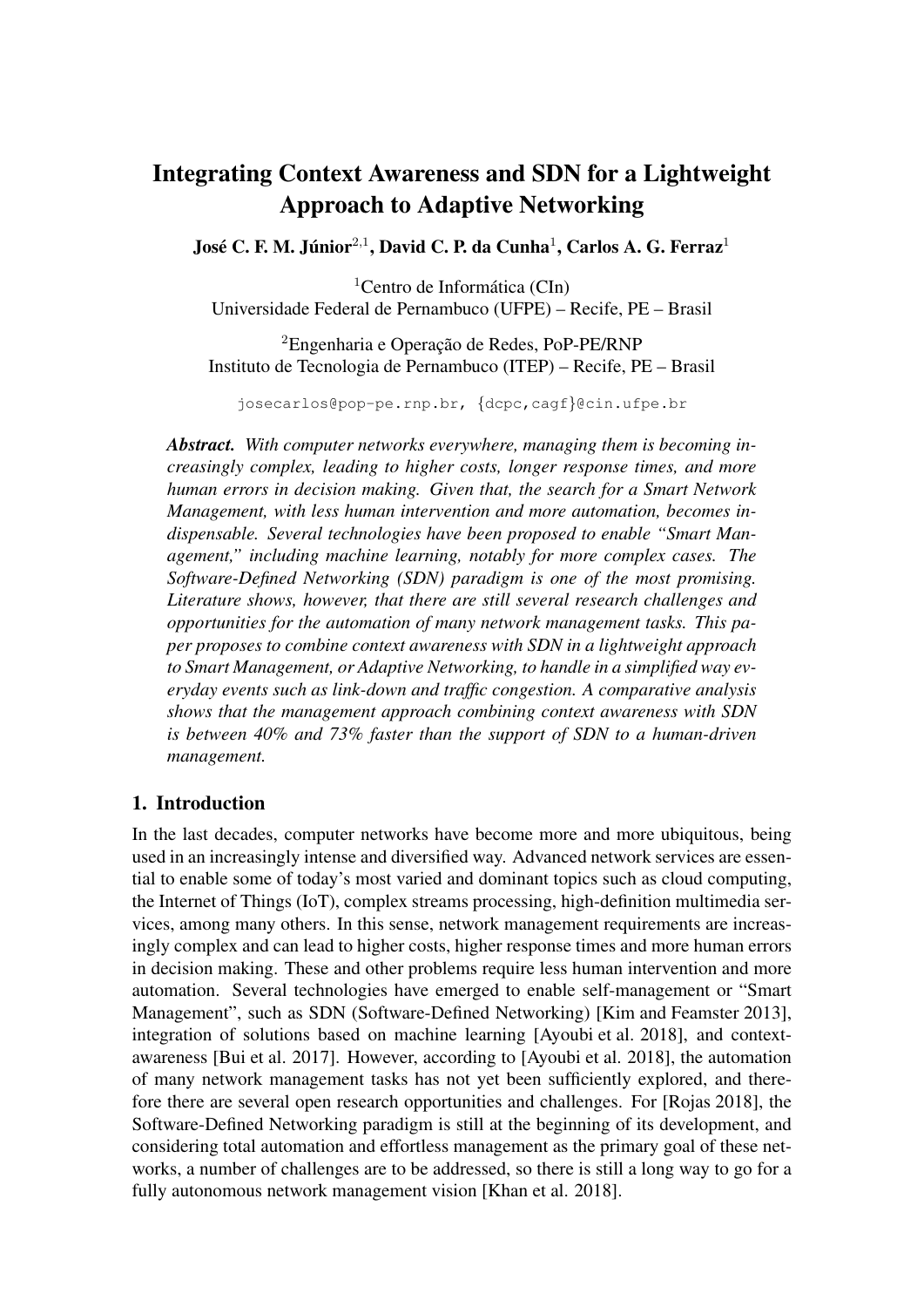In this paper, we propose to join the SDN paradigm with context-awareness to make network management more adaptive and, consequently, to reduce human intervention. Such a combination focuses on common network events, such as a 'link down' problem and network congestion, for example. SDN promises flexible, dynamic, programmable, and manufacturer-independent network management. The adoption of context-aware computing together with SDN to handle well-known events such as those mentioned above is efficient, in the sense of executing tasks usually performed by human resources in network management more quickly, transparently and with few or no errors, and yet simple, i.e., without the need to apply more sophisticated solutions based on machine learning, for example. This work defines four use cases by considering situations that commonly happen in networks. Three of them were emulated in a portion of ICONE (Infraestrutura de Comunicação Óptica para eNsino e pEsquisa, in Portuguese), the metropolitan education and research network of Recife, Brazil. The results of tests performed in the virtualized network show that the combined use of SDN technology with context-awareness, based on simple and intuitive rules or policies, allows the managed network to behave as expected, both adaptively and with satisfactory response times. This work helps to give back the network manager time to carry out other management activities, including designing new and improved advanced network services.

The remainder of this paper is organized as follows: next section (2) discusses Smart Management based on SDN, Machine Learning and Context-Awareness, as well as related works. Section 3 presents the proposal of the joint SDN-Context Awareness approach for Adaptive Network Management, followed by an implementation based on the ICONE network (section 4), where results are presented with a brief statistical analysis of them. Finally, conclusions and suggestions for future work are drawn in section 5.

# 2. Smart Management: Background and Related Works

In the area of computer network management, [Shu et al. 2016] ratify the general objective of maintaining availability and improving network performance, which has been pursued since traditional management, based on Network Management Systems (NMS), Simple Network Management Protocol (SNMP) and Management Information Base (MIB). Traditionally, network management requires actions that are heavily dependent on human administrators. To change this reality, research efforts have focused on agile and adaptive management architectures that support self-managing networks or *Smart Management*.

## 2.1. Smart Management and SDN

Reference [Ayoubi et al. 2018] follows this trend, placing Machine Learning (ML) as an option to provide cognitive management in SDN. Reference [Khan et al. 2018], on the other hand, considering the evolution of the mobile networks, conclude that the task of management dependent on human actions is increasingly complex. New dynamic adaptation requirements arise as a result of the increasing heterogeneity and complexity of mobile devices and applications, and the need for resilient networks, among others. According to [Lee et al. 2018], a "zero-touch network" [Koley 2016] is a network that minimizes service downtime and operating costs thanks to the removal of human intervention. It is built using cloud and SDN technologies [Van Rossem et al. 2017].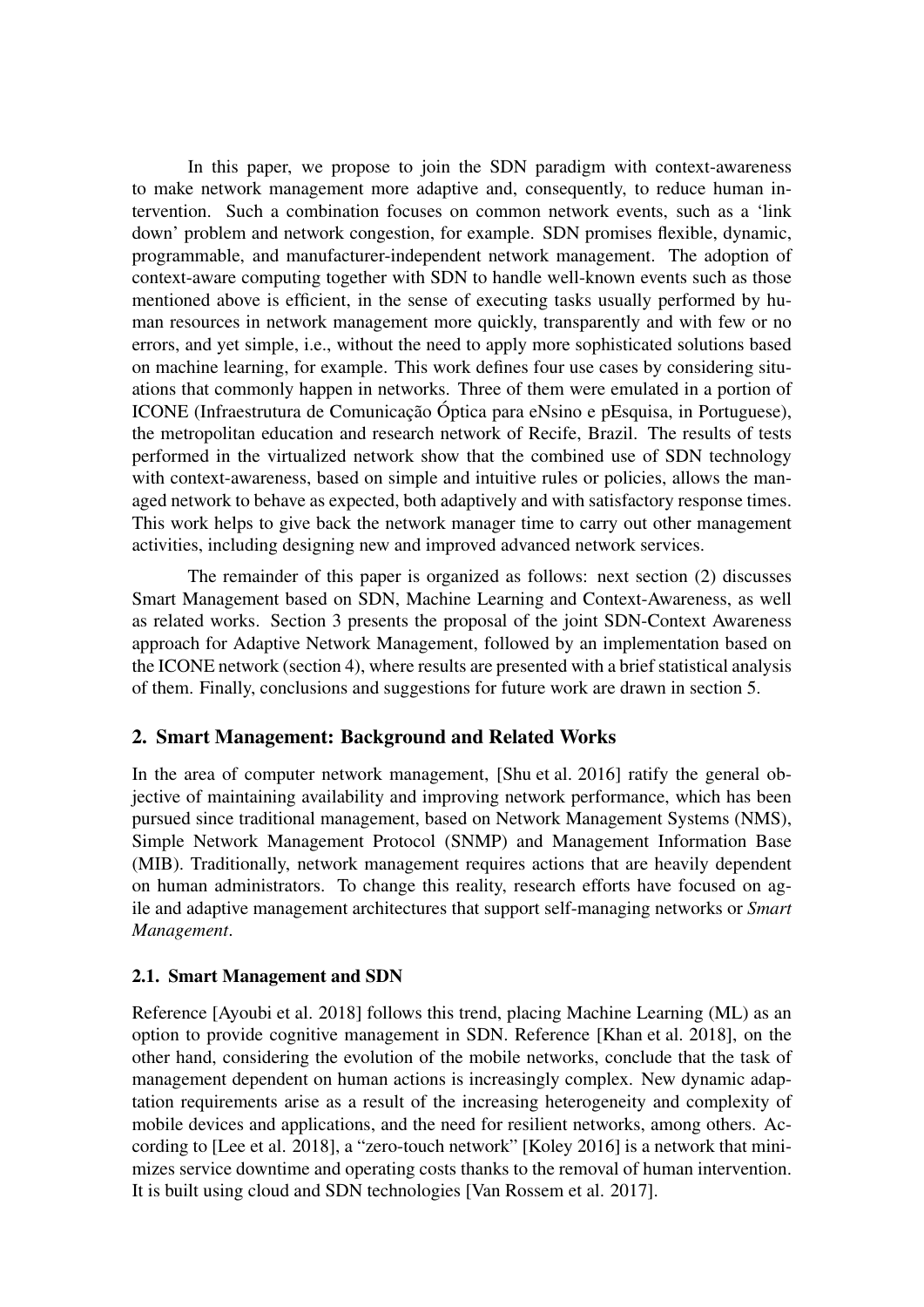The SDN controller maintains a global view of the network and provides unified applications and policies. The instructions are provided by the controller, independently of vendors. Currently, the OpenFlow (OF) protocol [OPEN NETWORKING FOUNDATION 2015] is one of the most used for communication between the control and data planes, enabling SDN in network switches. The controller is the SDN network element that provides a programmable interface to the network, which enables the implementation of management tasks and new functionalities. Applications can be written in multiple languages, allowing interaction through a REST API [Nunes et al. 2014]. Examples of SDN controllers are OpenDaylight<sup>1</sup>, Ryu<sup>2</sup> and ONOS<sup>3</sup>.

# 2.2. Policy-Based Network Management, Machine Learning and SDN

In [Khan et al. 2018] the authors believed that Policy Based Network Management (PBNM) could be one of the key concepts towards self- $x^4$  NM. The motivation is to offer the network providers a set of abstractions for dealing with the associated complexity, decreasing the gap between business and NM levels. The ideia is to combine top-level networking policies and low-level network configuration [Shirmarz and Ghaffari 2020]. Policies separate the rules that govern the system's behavior from their functionality. They present a simple way to decouple the implementation and behavior of a network entity by allowing the manipulation of operational constraints during runtime without interfering with the source code. Reference [Hadjiantonis 2012] mentions, however, that the complexity of realizing policy-based NM solutions in practice limits self-management capabilities in large-scale networks.

Moving on to network management (NM) based on Machine Learning (ML), [Ayoubi et al. 2018] remarked that ML is a powerful technique for extracting knowledge from data, but its potential is still seldomly used for practical solutions in adaptative networking. However, with the programmability of SDN, the large amounts of current data sources and the high availability of computing power delivered by cloud computing, it becomes feasible the emergence of ML-based NM. Reference [Liu and Xu 2019] describes the use of ML techniques combined with the paradigm of SDN. The separation of the data and control planes allows the administrator to manage and control the network through programming techniques, which allows incorporating machine learning. The ML techniques involve some tasks, such as collection and training (algorithms) to classify data, and security issues, increasing the level of computational complexity.

## 2.3. Context Awareness

Context awareness would be the ability of the computer system to observe characteristics and identify changes in the environment around it and, in addition, be able to react to such changes. Therefore, current context-aware systems operate in three stages: (1) Data Collection, which can occur via sensors, historical system information, or other applications; (2) in the Context Inference (or *reasoning*) stage, rules are defined and the system interprets the occurrence of different situations of interest. In general, an approach based on the static and prior definition of rules by administrators can be used, or based on

<sup>1</sup>https://www.opendaylight.org/

 ${}^{2}$ https://ryu-sdn.org/

<sup>3</sup>http://www.onosproject.org/

<sup>4</sup>Self-configuration, Self-healing, etc.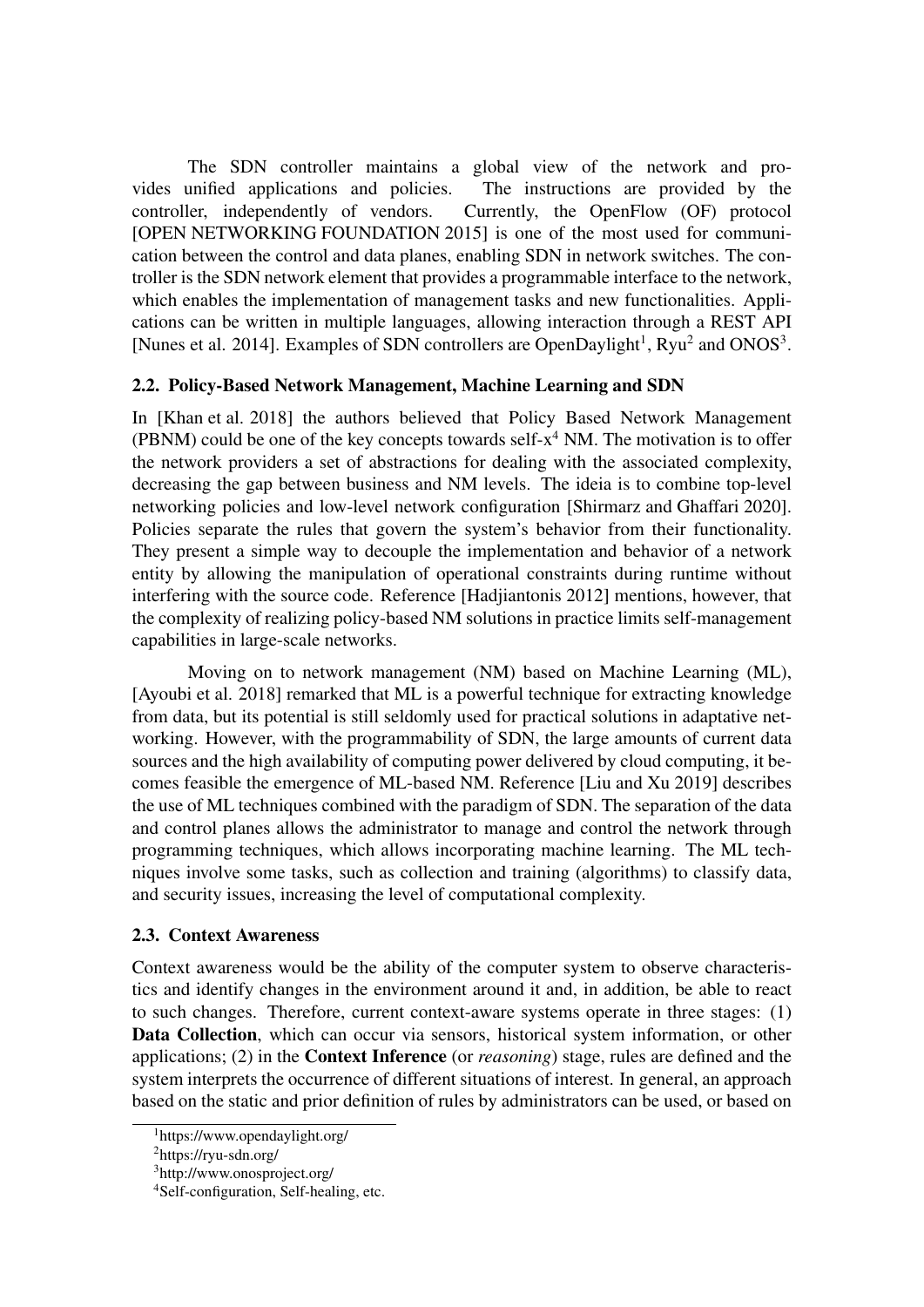automatic decisions using machine learning algorithms, for example; (3) in the Context Adaptation step, the system can make decisions and perform customized actions.

Contrary to what one might imagine, Context Awareness and Machine Learning are not rival technologies, but rather complementary, just like Context-Aware and Policy-Based Network Management can be combined. In fact, they can be used separately in various application domains that aim to minimize the role of the human in the control loop [Ayoubi et al. 2018, Bui et al. 2017], but also together [Bui et al. 2017], with improved results, in general [e Silva 2016].

This paper focuses on the use of context awareness based on simple rules or policies in network management. These rules are considered simple because they are based on the network manager's intuition (knowledge, experience) [Rojas 2018] – eg., if data throughput is greater than 80% of the bandwidth, then the network is considered *congested*. Simple context-awareness techniques, such as key-value pair, are used in everyday events of today's networks (eg., link down, network congestion), which in general do not justify the use of more complex techniques, such as machine learning.

# 3. SDN and Context for Adaptive Network Management

This work proposes the combined use of SDN and context awareness, based on simple rules or policies for *adaptive network management*. The following describes the implementation, based the software-defined networking (SDN) paradigm, of the steps for achieving context awareness (data capture, context inference, and adaptation).

#### 3.1. Data capture

Capturing data involves sensing and collecting specific stored information that can define a particular situation. To identify a *link down*, we capture an event related to a port status. We implemented in Python the decorator @set ev cls() defined by the ryu.controller.handler module, pointing to the ryu.controller.dpset.EventPortModify class. In addition, to detect a *heavy congestion* event, we implemented the traffic monitor described in the Ryu documentation. At every 1 second, we make an analysis of the contextual element *throughput* in Mbps, then we perform a simple bandwidth calculation on each port of the emulated network switches as seen in Listing 1 [Megyesi et al. 2017] [Shu et al. 2016].

```
throughput = (Byte\_fin - Byte\_ini)*82 result = throughput/1048576
```
## **Listing 1. Capture Contextual Information (Throughput)**

## 3.2. Context Inference and Adaptation

This stage treats the information regarding the events *link down* and *heavy congestion*. These data are processed by rules that are described below. After a *link down* event is captured, the inference stage analyzes the link state of the switch port through the EventPortModify class (Listing 2). The EventPortModify class of the Ryu controller has an attribute structure in Python that returns information about the link. We can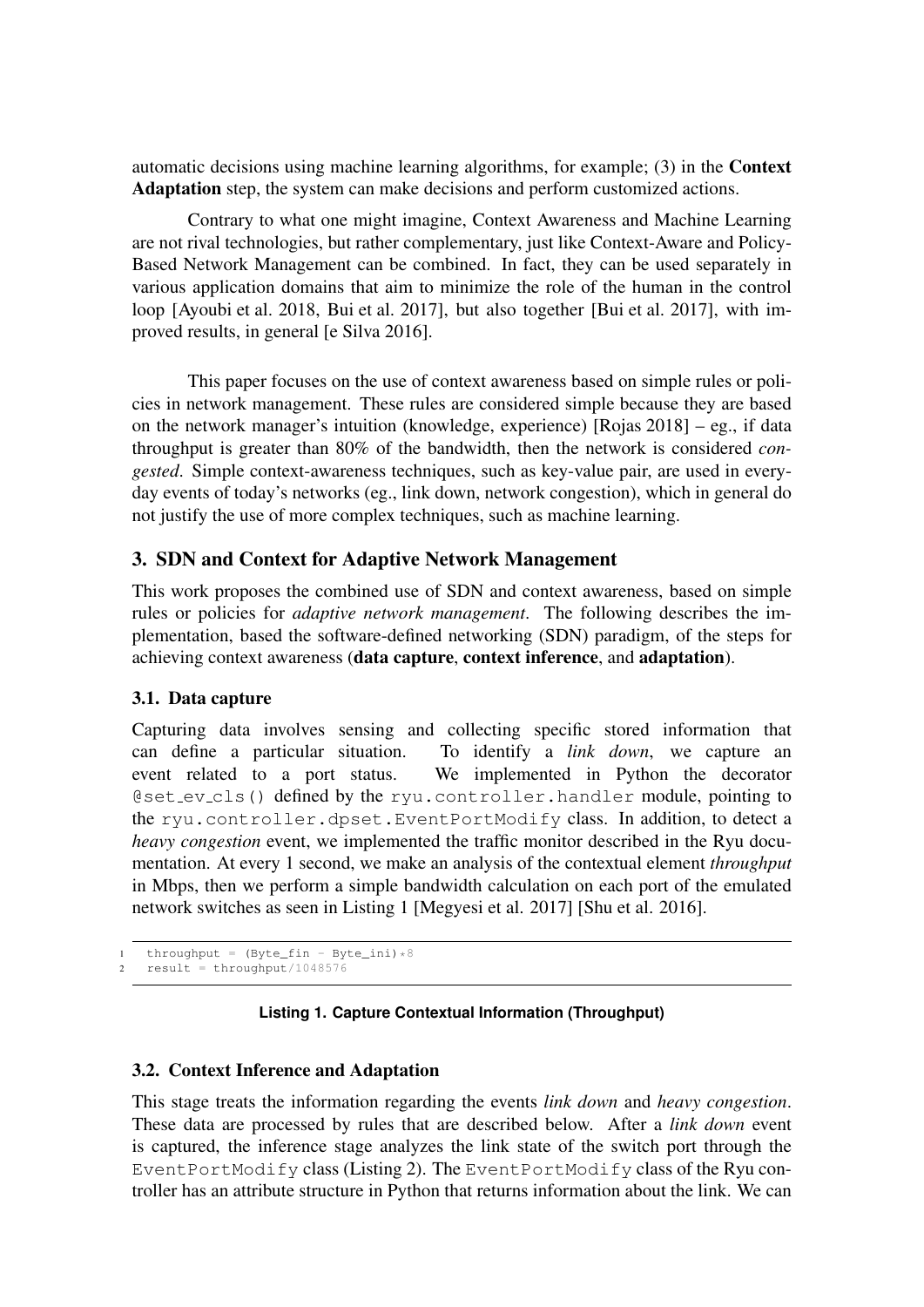access this attribute through  $ev$ .msg. We process this message to retrieve information about the link. If the Link is DOWN, the adaptation process involves the modification of the traffic direction to the port that was not affected by the event.

 $if ev_list[2] == 'DOWN':$ 

#### **Listing 2. Context Inference Link Down**

The rule for a *heavy congestion* inference, which checks if  $throughput > 80\%$  of the link bandwidth, is seen in Listing 3 - note that throughput (result) is calculated as in Listing 1.

 $if$  (result >=  $MAX_BAND*0.8$ ):

#### **Listing 3. Context inference for Heavy Congestion**

The adaptation approach involves the modification of the flow entry of the datapath. On the statement above, we show that, if the result (throughput) is equal or greater than 80% of the maximum bandwidth, we will change the traffic direction. The change implies in deleting and adding new flow entries on the affected switches. We could achieve this defining  $2$  simple rules (Listing 4), where out ports represents the port affected by the *link down* or the *heavy congestion*, which shows: if the affected port (*out ports*) is 3, change the traffic to port 2, or if the affected port is 2, change the traffic to port 3.

```
1 if out_ports == 3: out_ports = out_ports - 12 elif out_ports == 2: out_ports = out_ports + 1
3 else: pass
```
#### **Listing 4. Context Adaptation for Link Down and Heavy Congestion**

## 4. Experimental Methodology and Analysis

We defined the **methodology** for the execution of the project based on the use of emulation and experimentation in the field. Emulation, in a software context refers to the use of an application or tool to mimic the behaviour of other software or device (hardware). In this work, *Mininet* (http://mininet.org/) has been used to emulate the behavior of a part of the ICONE<sup>5</sup> network (Figure 1) for management purposes associated with SDN technology, using the Ryu controller. In a next step, controlled experiments should be carried out in the ICONE network itself, to verify the adequacy of the combined use of SDN with context in network management (verification of the *cause-effect* relation).

Besides the PoP-PE node (the Point of Presence in Pernambuco of the National Research and Education Network – RNP) that serves as the connection point of the ICONE Network with RNP/Internet, the selection criteria for the other three nodes of the virtualized network (a small portion of ICONE) were:

 $5$ ICONE stands for Infraestrutura de Comunicacão Óptica para eNsino e pEsquisa.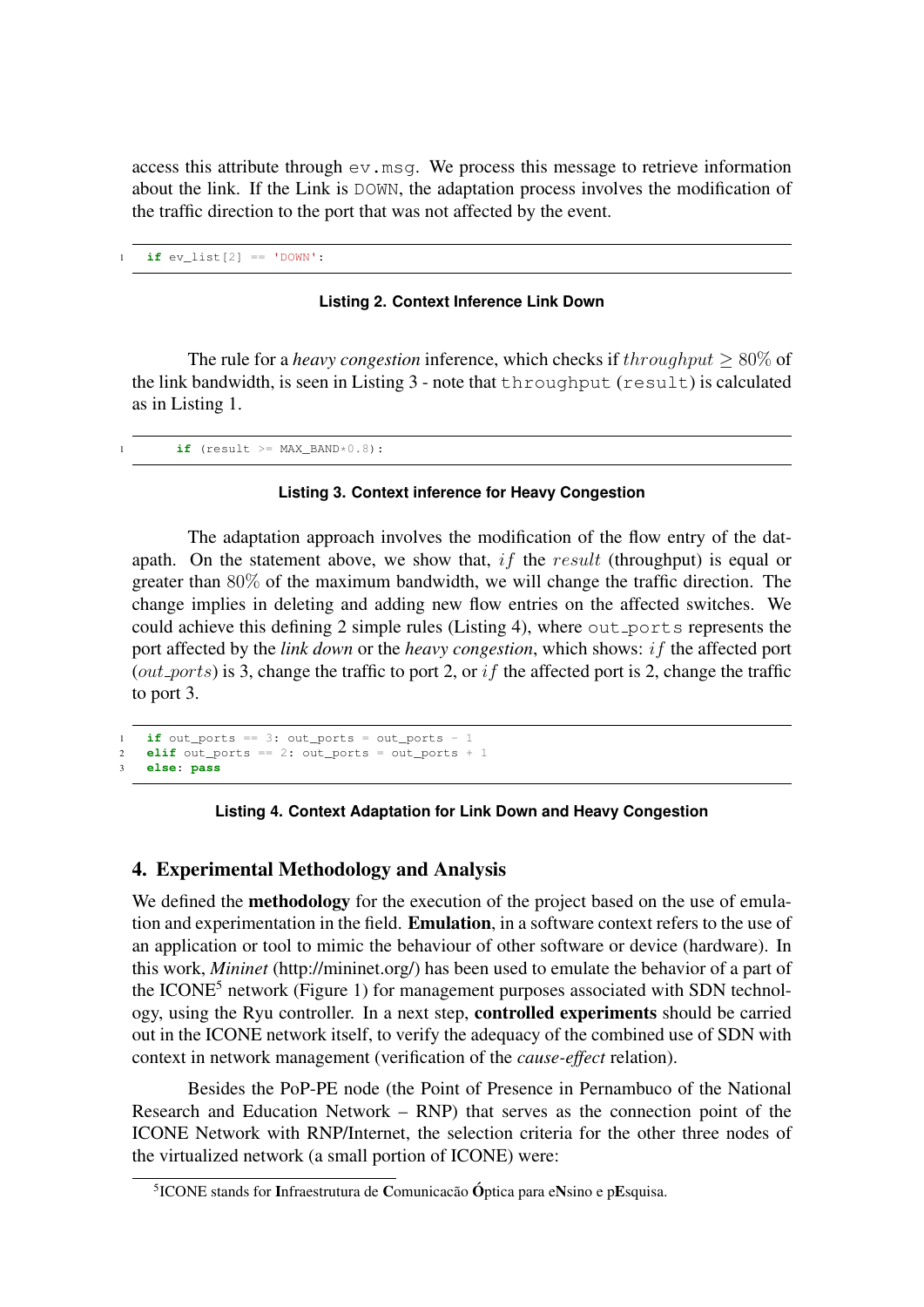

**Figure 1. Emulated portion of the ICONE network.**

- CPOR (Centro de Preparação de Oficiais da Reserva Brazilian Army): a small traffic generator, located halfway to PoP-PE in both directions on the ring network;
- FUNDAJ (Fundação Joaquim Nabuco/CGF Gilberto Freyre Campus): potentially large traffic generator, located to the west of both PoP-PE and CPOR;
- IFPE (Instituto Federal de Educação, Ciência e Tecnologia de Pernambuco): frequent large traffic generator, located to the east of PoP-PE and CPOR.

# 4.1. Architecture

The system architecture is shown in Figure 2. Initially, an emulation and analysis environment was created to emulate a virtual network using the OpenFlow protocol and the Software-Defined Networking (SDN) approach to manage network behavior dynamically (aware of context).



**Figure 2. System Architecture.**

A *Context-Aware Network Management Application*, implemented in Python, receives, through the *Northbound API* of the Ryu Controller, data related to the traffic of the virtualized network, infers context (e.g., "Heavy congestion on IFPE  $\rightarrow$  POP-PE link")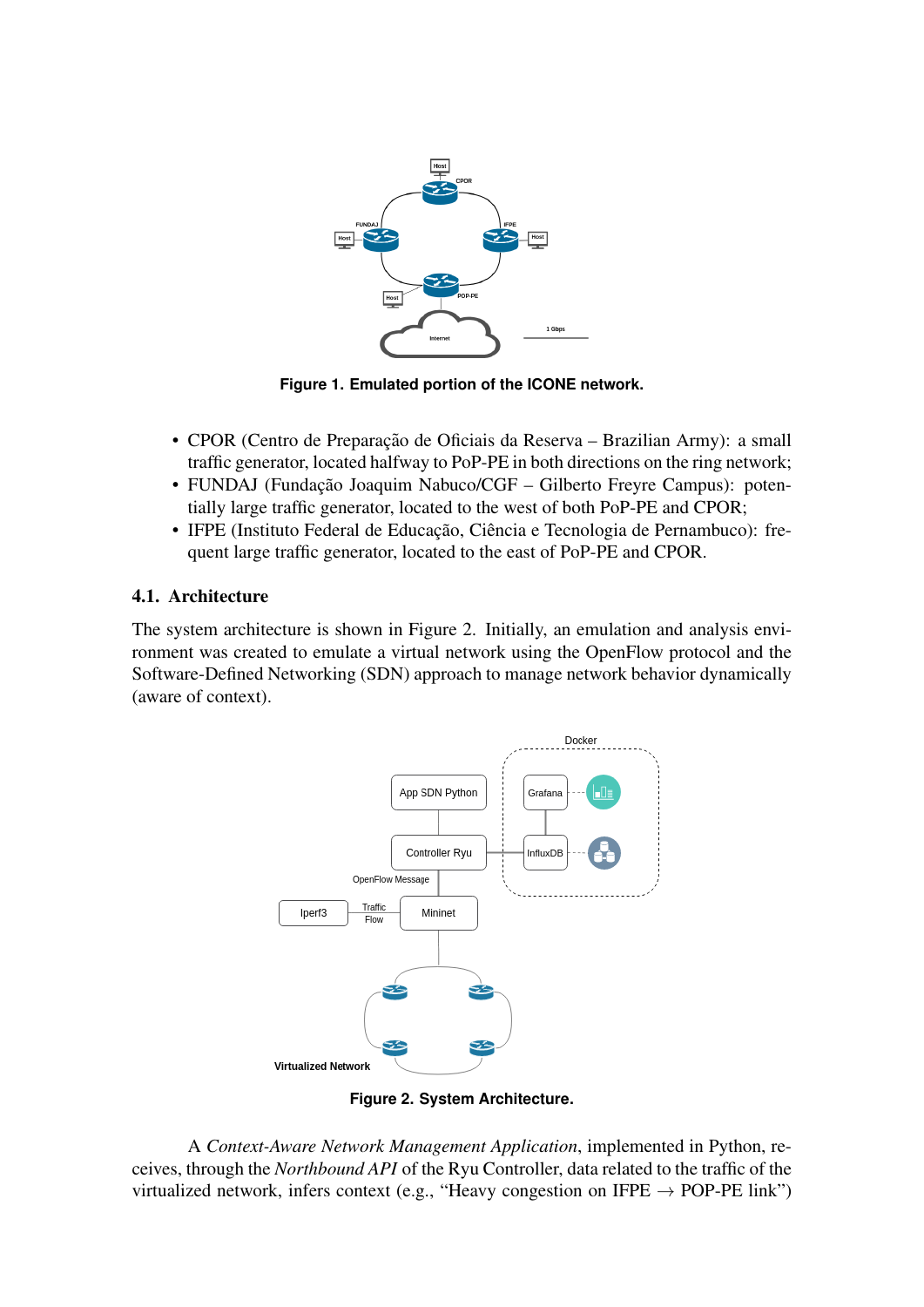and adapts to such a context (e.g., redirect traffic to an alternative link), enabling the adaptation of the performance of the network. This way, it contributes to reduce the human intervention in the management activities of the network.

Network performance testing requires a multi-rate traffic generation and measurements of network throughput, packet loss, latency, jitter, and so on. *IPerf3* (http://iperf.fr/) was the tool chosen to perform network throughput measurements in the experiments. For the purpose of visual analyses and alerts, we used *Grafana* (https://grafana.com/) for dealing with graphics. Besides that, *R* (http://www.r-project.org/) was used for statistical analyzes.

#### 4.2. Use cases

To test the combined use of context-awareness and SDN in the ICONE network management, we have designed four scenarios that commonly occur: (1) "Normal" traffic situation; (2) "Link-down" situation; (3) "Heavy" traffic/congestion situation; (4) "Moderate" traffic/congestion situation.

Intuitively, we have configured the *traffic parameters* as exemplified in Figure 3. Since the "Moderate" traffic situation (4) has not yet been implemented, it is not going to be dealt with in this article. Also, regarding the 'Normal" traffic situation (1), which is observed while the throughput  $\leq 60\%$  of the bandwidth (Figure 3), the management application simply sets the FLAG  $\text{traffic}\text{-context}$  to NORMAL and goes on running without the need to adapt. Thus, only the scenarios (2) and (3) are discussed in the following.



**Figure 3. Example of traffic parameters configuration. Based on intuition, a network manager can configure them at will.**

#### 4.2.1. Link-down

In this case, the SDN controller captures the event when the link between two switches is unavailable (down). In (1) the rule that infers the context simply checks the state of the link and, if it is DOWN, immediately adapts to it by changing (inverting) the flow in the ring network that emulates ICONE.

If 
$$
Link\_State = Link\_Down
$$
 then  $ChangeFlow$  (1)

We emulated the link-down scenario according to the following steps:

- 1. a host (h3) in CPOR was prepared to send data, initially, in the CPOR  $\rightarrow$  IFPE  $\rightarrow$  POP-PE direction with throughput of  $\approx$ 200 Mbps – see Figure 4(a-b) (*Inbound interface s1 POP-eth3*);
- 2. a host (h4) in IFPE was prepared to send data  $\approx$ 400 Mbps in the IFPE  $\rightarrow$  POP-PE direction (output ≈ 200+400 Mbps – Figure 4(b-c));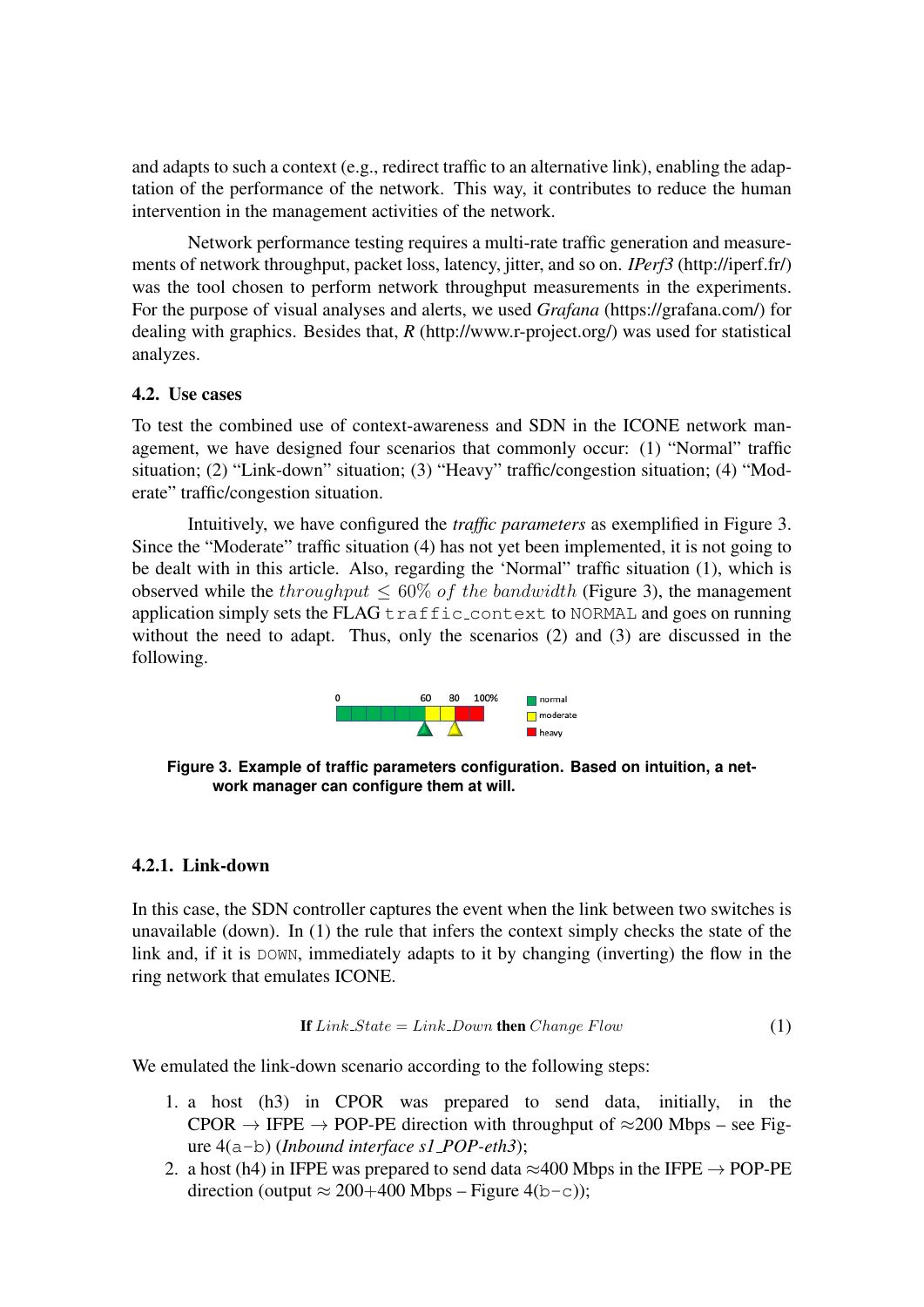

**Figure 4. Inbound traffic changes due to link-down.**



**Figure 5. Outbound traffic changes due to link-down.**

- 3. the CPOR  $\leftrightarrow$  IFPE link was dropped Figure 4(c) to represent the "link-down" situation;
- 4. quickly (see response times in section 4.3) after time c, the flow coming out from CPOR changes the route, moving the traffic to the CPOR  $\rightarrow$  FUNDAJ  $\rightarrow$  POP-PE direction (interface s1 POP-eth2 – *Inbound*).

In the graphics (Figure 5) that shows the interface s1\_POP-eth1 (*Outbound*), it is possible to observe (highlight arrow) a drop in the data output at time  $\sigma$ , and right after that the traffic returns to normal (step (4) above).

## 4.2.2. Heavy congestion

In this case, the traffic practically does not flow as it is heavily congested, leading to the need for a route change. The rule defined to infer this scenario is as follows.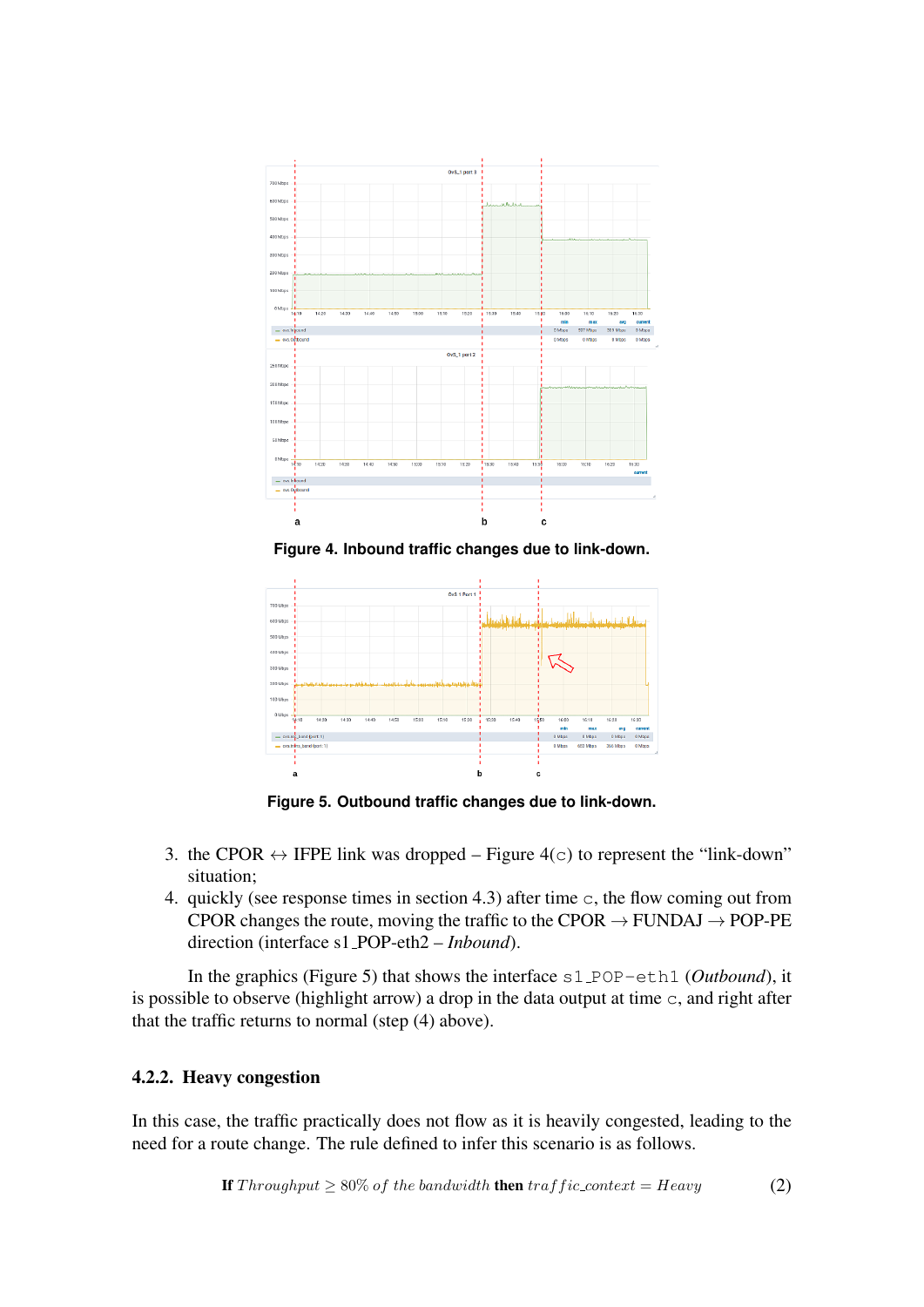Here the inference rule has its contextual analysis based on the statistical information of the throughput and bandwidth. In this scenario, it is inferred that the traffic is very congested when throughput  $\geq 0.8 \times$  bandwidth (e.g., if the available bandwidth on a given link is equal to 1 Gbps, the congestion is considered "heavy" if its throughput is greater than or equal to 800 Mbps).

#### 4.3. Evaluation

To verify the efficiency of this proposal, we performed two experimental statistical analyses. In the *first experiment* we collected samples regarding scenario *heavy congestion* with size greater than 30 (repetitions) based on the Central Limit Theorem as described by [Larson and Farber 2010, p. 221]. Such samples refer to the capture of data relating to the Response Time (RT) at the steps: (a) Capture – collect network metrics (RTa), (b) Inference – apply specific rule and become aware of the context (RTb), and (c) Adaptation – adapt to the context (RTc). In the descriptive analysis of the Response Times (RTa, RTb, RTc), median values were 8.48, 6.90, 1.78 milliseconds (with a standard deviation of 2.18, 1.92, 0.56 ms), respectively. This time difference is justified because step (a) takes longer to calculate the throughput in real time based on Openflow flows, while (b) takes a little less time to be aware of the context and infer a congestion situation, and adaptation (c) is a simpler process in which output ports are inverted (Listing 4).

In the *second analysis*, we compare the approaches called SDNC – experiments conducted in an SDN environment with context-based network management, and SDNH – experiments conducted in an SDN environment supporting a traditional human-driven management. Comparing the two approaches regarding the descriptive statistics analyses of the two samples (SDNC and SDNH), we observed that in the SDNC approach, which involves only the Capture (a) and Inference (b) steps, the median of the sampled values equals to 15.007 ms, slightly shorter than the median of the sampled values in the SDNH approach, as for a human manager a step (d) of generating a display alarm is needed, so it slightly increases the response time to 15.082 ms. Considering [Nicolaou 1990], which indicates that the *human perception threshold time* in user interfaces (UI) should be on the order of 10–40 ms (note the additional sequence of steps: (d) Alarm – alarm generation to appear on the management UI (RTd), and (e) Human Perception of the alarm (RTe), to come before the Adaptation (c) step), in the SDNH approach a response time is between 25.082 ms to 55.082 ms, much higher than the 15.007 ms of the SDNC approach, as  $SDNC = RTa + RTb > SDNH = RTa + RTb + RTd + RTe$  (between 40% and 73% faster). Therefore, our lightweight (context-aware) approach to adaptive network management can be considered to be feasible. We compared SDNC and SDNH without RTc, as the adaptation process would be significantly different in both approaches. The previous analysis showed that RTc is very short (1.78 ms) in SDNC, whereas for SDNH, one naturally expects that the human adaptation to a network situation is on the order of a few seconds.

## 5. Conclusions

This work took advantage of the software-defined networking paradigm (SDN) to implement a context-aware approach to *adaptive networking*. Context awareness uses relatively simple and intuitive rules to infer a situation (e.g., heavy congestion) and make the network automatically adapt to the established context. Context-awareness comprises three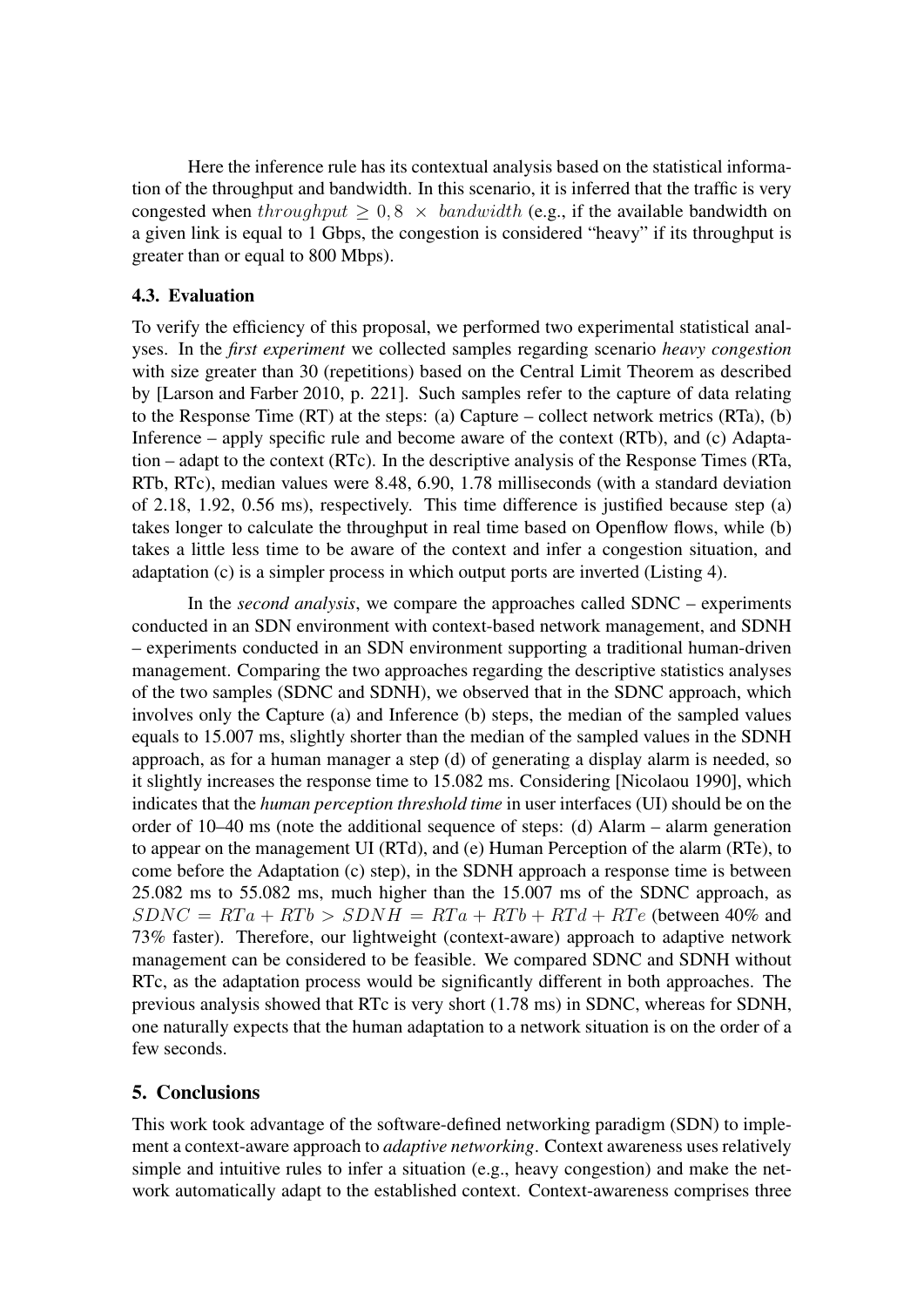stages: (1) data capture, (2) context inference, and (3) adaptation to the inferred context. The results shown in this paper, regarding the response times of the system for sensing the network and inferring the context (stages 1 and 2), show that in common scenarios, such as *link down* and *traffic congestion*, the use of context-awareness is sufficiently adequate and less complex than using machine learning, for example. Considering total adaptation and effortless management as the primary goal of software-defined networking, this work gives a simple but important contribution to the vision of fully autonomous network management. It helps to give back the network manager time to carry out other activities, including designing new and improved advanced network services.

## References

- Ayoubi, S., Limam, N., Salahuddin, M. A., Shahriar, N., Boutaba, R., Estrada-Solano, F., and Caicedo, O. M. (2018). Machine learning for cognitive network management. *IEEE Communications Magazine*, 56(1):158–165.
- Bui, N., Cesana, M., Hosseini, S. A., Liao, Q., Malanchini, I., and Widmer, J. (2017). A survey of anticipatory mobile networking: Context-based classification, prediction methodologies, and optimization techniques. *IEEE Communications Surveys Tutorials*, 19(3):1790–1821.
- e Silva, D. V. (2016). *CD-CARS: Cross-Domain Context-Aware Recommender Systems*. PhD thesis, Universidade Federal de Pernambuco. Ciências da Computação.
- Hadjiantonis, A. M. (2012). Autonomic management of mobile and wireless networks. In *Telecommunication Economics*, pages 199–208. Springer, Berlin, Heidelberg.
- Khan, M. A., Peters, S., Sahinel, D., Pozo-Pardo, F. D., and Dang, X.-T. (2018). Understanding autonomic network management: A look into the past, a solution for the future. *Computer Communications*, 122:93 – 117.
- Kim, H. and Feamster, N. (2013). Improving network management with software defined networking. *IEEE Communications Magazine*, 51(2):114–119.
- Koley, B. (2016). The zero touch network. *2016 IEEE 12th International Conference on Network and Service Management (CNSM)*.
- Larson, R. and Farber, B. (2010). *Estatística Aplicada*. Pearson Prentice Hall, São Paulo, Brasil, 4 edition.
- Lee, Y., Vilalta, R., Casellas, R., Martínez, R., and Muñoz, R. (2018). Auto-scaling mechanism in the ict converged cross stratum orchestration architecture for zero-touch service and network management. In *2018 20th International Conference on Transparent Optical Networks (ICTON)*, pages 1–4.
- Liu, J. and Xu, Q. (2019). Machine Learning in Software Defined Network. *2019 IEEE 3rd Information Technology, Networking, Electronic and Automation Control Conference (ITNEC)*, (Itnec):1114–1120.
- Megyesi, P., Botta, A., Aceto, G., Pescapé, A., and Molnár, S. (2017). Challenges and solution for measuring available bandwidth in software defined networks. *Computer Communications*, 99:48–61.
- Nicolaou, C. (1990). An architecture for real-time multimedia communication systems. *IEEE Journal on Selected Areas in Communications*, 8(3):391–400.